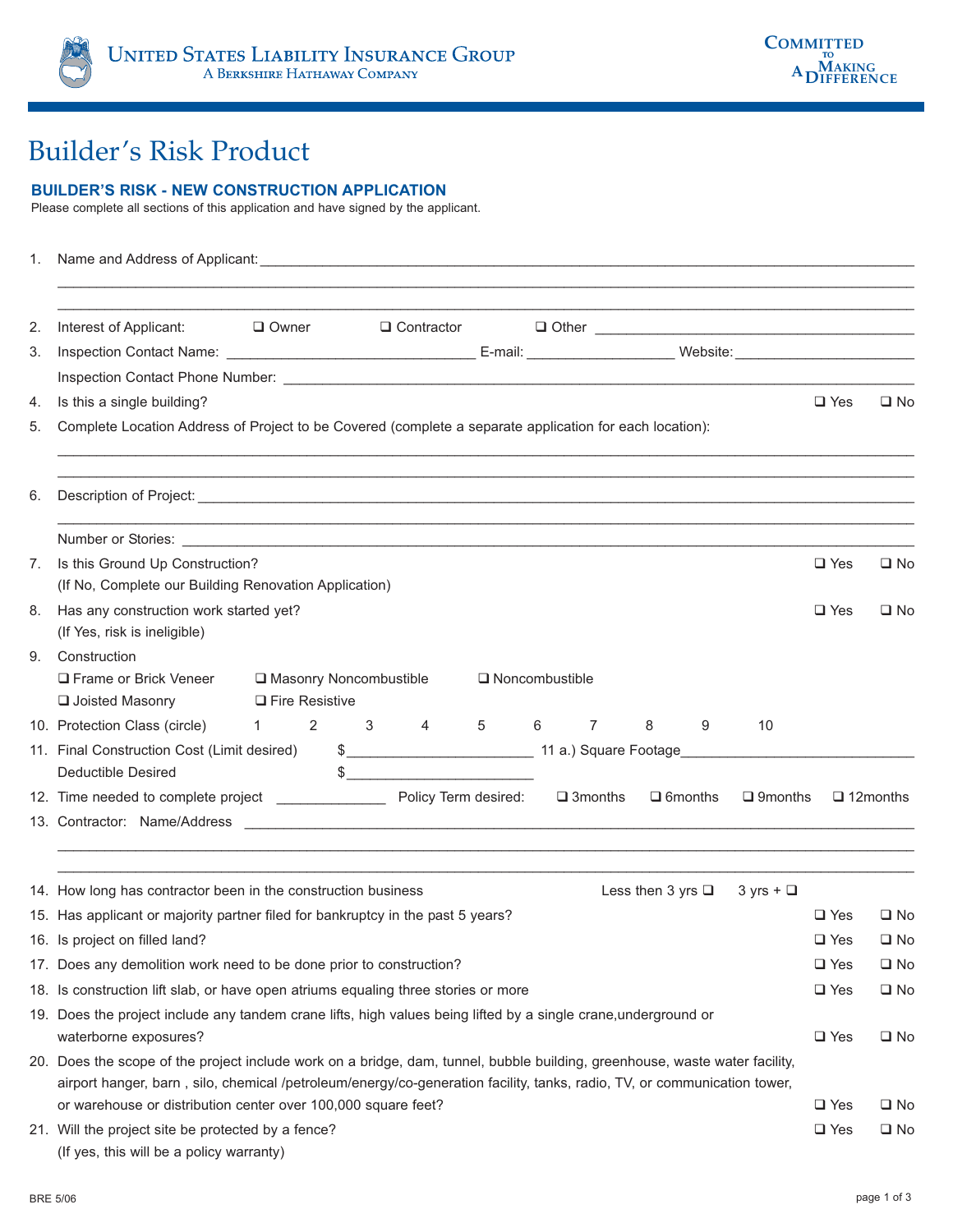- 22. Will the watchman be on premises during non-working hours? (If yes, this will be a policy warranty)
- 23. Is Soft Cost Coverage Desired?

(If yes, show a limit for any of the following:)

| <b>Soft Cost Item</b>                                                                                                                                  | <b>Limit Desired</b> |
|--------------------------------------------------------------------------------------------------------------------------------------------------------|----------------------|
| Interest expense on money the insured borrows to finance construction<br>or reconstruction                                                             | \$                   |
| Real estate or property taxes                                                                                                                          | \$                   |
| Advertising and promotional expense                                                                                                                    | S                    |
| Insurance expense                                                                                                                                      |                      |
| Commissions, legal and accounting costs and fees and administrative expenses<br>incurred as a result of a necessary renegotiating of a lease or leases | \$                   |
| Architectural fees, building inspection and permit fees and charges                                                                                    | S                    |
| Storage charges                                                                                                                                        |                      |
| Survey costs                                                                                                                                           |                      |

\_\_\_\_\_\_\_\_\_\_\_\_\_\_\_\_\_\_\_\_\_\_\_\_\_\_\_\_\_\_\_\_\_\_\_\_\_\_\_\_\_\_\_\_\_\_\_\_\_\_\_\_\_\_\_\_\_\_\_\_\_\_\_\_\_\_\_\_\_\_\_\_\_\_\_\_\_\_\_\_\_\_\_\_\_\_\_\_\_\_\_\_\_\_\_\_\_\_\_\_\_\_\_\_\_\_\_\_\_\_

## 25. Policy Effective Date: \_

**Applicant's Warranty Statement:** The undersigned represents to the best of his/her knowledge and belief the particulars and statements set forth are true and agree that those particulars and statements are material to the acceptance of the risk assumed by the Company. The undersigned further declares that any claim, incident or event taking place prior to the effective date of the insurance applied for which may render inaccurate, untrue, or incomplete any statement made will immediately be reported in writing to the Company and the Company may withdraw or modify any outstanding quotations and/or authorization or agreement to bind the insurance. The signing of the Application does not bind the undersigned to purchase the insurance, nor does the review of the Application bind the Company to issue a policy. It is understood the Company is relying on the Application in the event the Policy is issued. It is agreed that this Application, including any material submitted therewith, shall be the basis of the contract should a policy be issued, and may be attached to and become part of the policy. **Virginia Notice:** Statements in the application shall be deemed the insured's representations. A statement made in the application or in any affidavit made before or after a loss under the policy will not be deemed material or invalidate coverage unless it is clearly proven that such statement was material to the risk when assumed and was untrue.

**Minnesota Notice:** The clause "and/or authorization or agreement to bind the insurance" is replaced with "Authorization or agreement to bind the insurance may be withdrawn or modified based on changes to the information contained in this application prior to the effective date of the insurance applied for that may render inaccurate, untrue or incomplete any statement made with a minimum of 10 days notice given to the insured prior to the effective date of cancellation when the contract has been in effect for less than 90 days or is being canceled for nonpayment of premium.

**Colorado Fraud Statement:** It is unlawful to knowingly provide false, incomplete, or misleading facts or information to an insurance company for the purpose of defrauding or attempting to defraud the company. Penalties may include imprisonment, fines, denial of insurance, and civil damages. Any insurance company or agent of an insurance company who knowingly provides false, incomplete, or misleading facts or information to a policyholder or claimant for the purpose of defrauding or attempting to defraud the policyholder or claimant with regard to a settlement or award payable from insurance proceeds shall be reported to the Colorado division of insurance within the department of regulatory agencies.

**District of Columbia Fraud Statement: WARNING:** It is a crime to provide false or misleading information to an insurer for the purpose of defrauding the insurer or any other person. Penalties include imprisonment and/or fines. In addition, an insurer may deny insurance benefits if false information materially related to a claim was provided by the applicant.

**Florida Fraud Statement:** Any person who knowingly and with intent to injure, defraud, or deceive any insurer files a statement of claim or an application containing any false, incomplete, or misleading information is guilty of a felony of the third degree.

**Kentucky Fraud Statement:** Any person who knowingly and with intent to defraud any insurance company or other person files an application for insurance containing any materially false information or conceals, for the purpose of misleading, information concerning any fact material thereto commits a fraudulent insurance act, which is a crime.

**Maine Fraud Statement:** It is a crime to knowingly provide false, incomplete or misleading information to an insurance company for the purpose of defrauding the company. Penalties may include imprisonment, fines or a denial of insurance benefits.

**New Jersey Fraud Statement:** Any person who includes any false or misleading information on an application for an insurance policy is subject to criminal and civil penalties.

**New York Fraud Statement:** Any person who knowingly and with intent to defraud any insurance company or other person files an application for insurance or statement of claim containing any materially false information, or conceals for the purpose of misleading, information concerning any fact material thereto, commits a fraudulent insurance act, which is a crime and shall also be subject to a civil penalty not to exceed five thousand dollars and the stated value of the claim for each such violation.

**Ohio Fraud Statement:** Any person who, with intent to defraud or knowing that he is facilitating a fraud against an insurer, submits an application or files a claim containing a false or deceptive statement is guilty of insurance fraud.